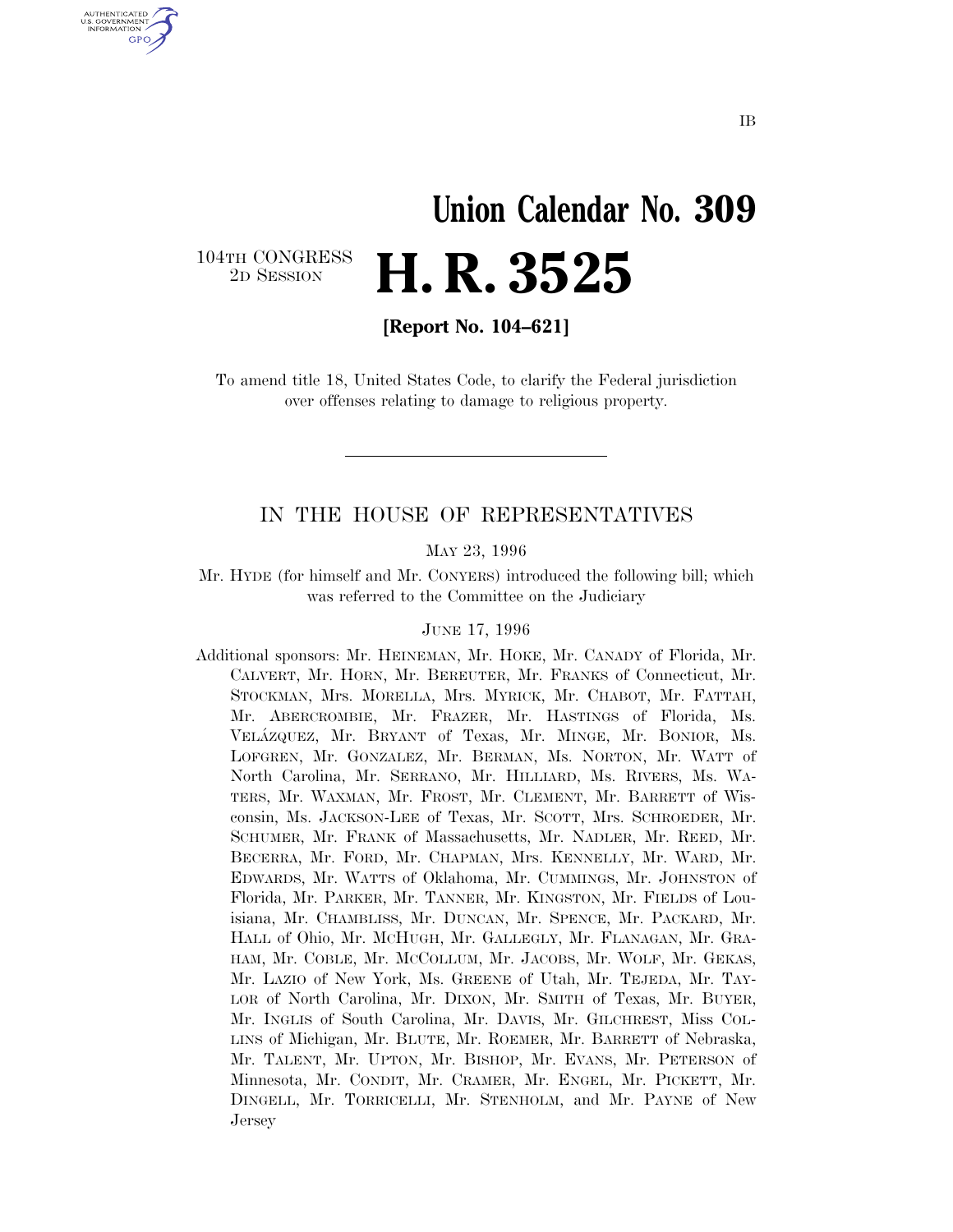JUNE 17, 1996

Reported with an amendment, committed to the Committee of the Whole House on the State of the Union, and ordered to be printed

[Strike out all after the enacting clause and insert the part printed in italic]

### **A BILL**

- To amend title 18, United States Code, to clarify the Federal jurisdiction over offenses relating to damage to religious property.
	- 1 *Be it enacted by the Senate and House of Representa-*

2 *tives of the United States of America in Congress assembled,*

#### 3 **SECTION 1. SHORT TITLE.**

4 This Act may be cited as the ''Church Arson Preven-5 tion Act of  $1996$ ".

#### 6 **SEC. 2. DAMAGE TO RELIGIOUS PROPERTY.**

- 7 Section 247(b) of title 18, United States Code, is 8 amended—
- 9  $(1)$  so that paragraph  $(1)$  reads as follows:
- 10  $\frac{u(1)}{1}$  the offense is in or affects interstate or 11 foreign commerce; and''; and
- 12  $\left(2\right)$  in paragraph  $\left(2\right)$ , by striking "\$10,000" 13 and inserting " $\frac{45,000}{ }$ ".

#### 14 *SECTION 1. SHORT TITLE.*

15 *This Act may be cited as the ''Church Arson Preven-*16 *tion Act of 1996''.*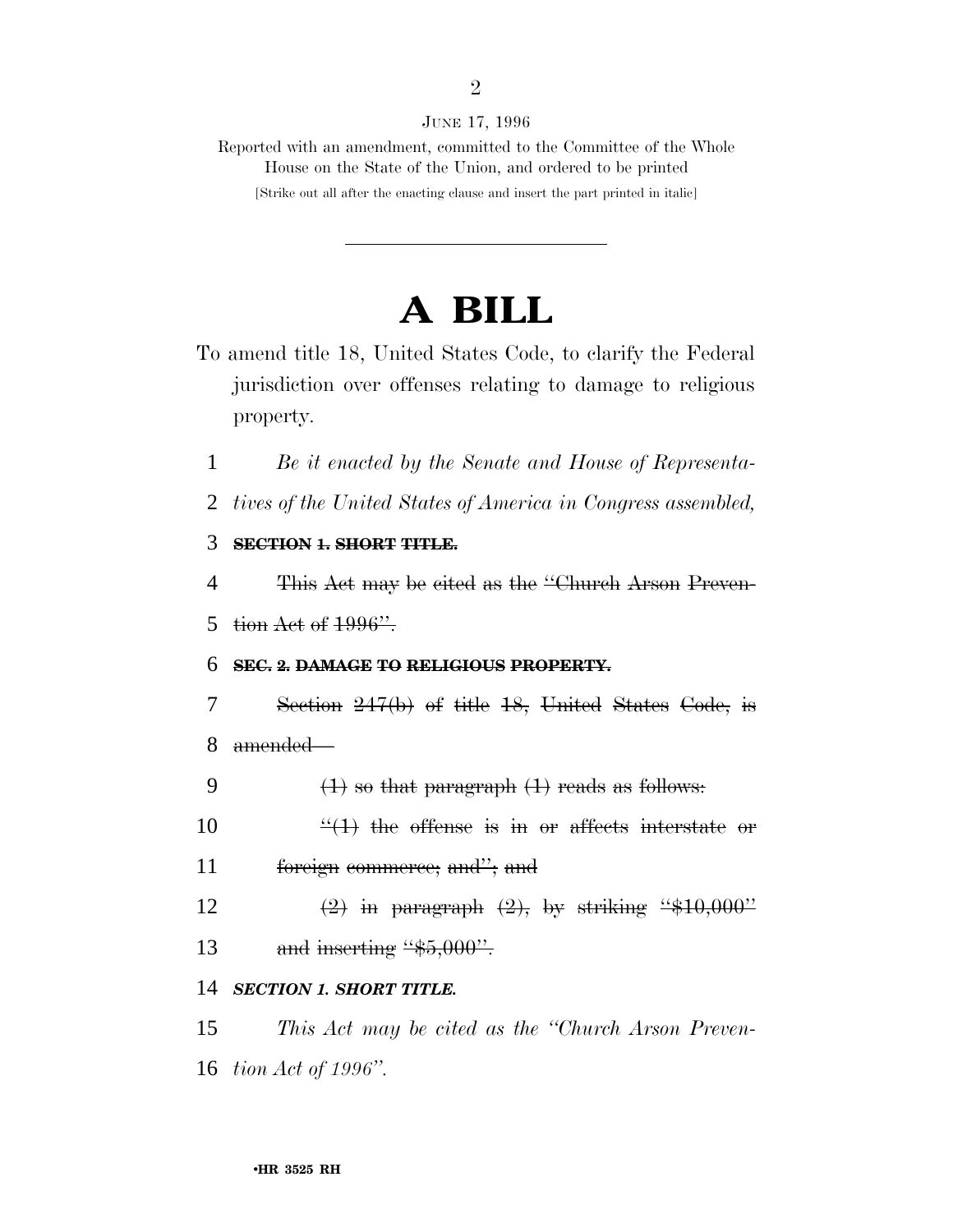*SEC. 2. DAMAGE TO RELIGIOUS PROPERTY.*

 *Section 247 of title 18, United States Code, is amend-ed—*

*(1) so that subsection (b) reads as follows:*

 *''(b) The circumstances referred to in subsection (a) are that the offense is in or affects interstate or foreign com-merce.''; and*

 *(2) in subsection (a)(1), by inserting '', racial, or ethnic'' before ''character''.*